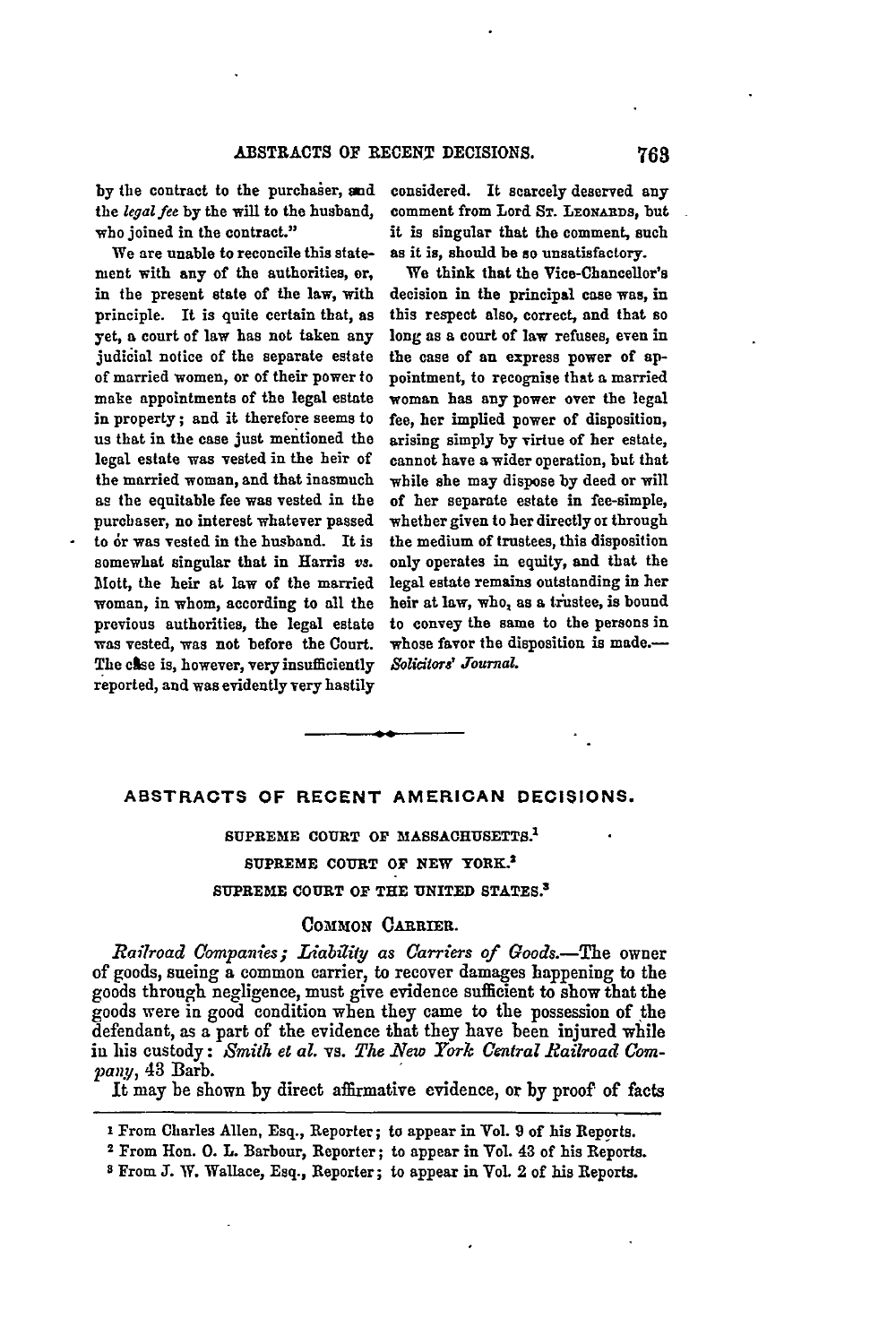and circumstances from which the presumption of fact arises, that the goods were in a proper condition when the carrier received them **:** *Id.*

Where property is delivered to a railroad company to be transported **by** that and another company, over their respective roads, it is enough for the owner, in an action against the company delivering the property, to recover damages for negligence, to show that be delivered the property to the first company in good order; and the burthen is then cast upon the company delivering the goods injured, of proving that they were not injured while in its possession, or that they came to its possession thus injured: *1d.*

#### **CONSTITUTIONAL LAW.**

*State Legislature-Power to pass private Act ordering private sale of an Intestate's .Estate.-A* state legislature may, constitutionally, pass a private act authorizing a court **to** decree, on the petition of an administrator, *private* sale of the real estate of an intestate to pay his debts, even though the act should not require notice to heirs or to any one, and although the same general subject is regulated by general statute much more full and provident in its nature: *Florentine* vs. *Barton,* 2 Wall.

In making the order of sale under such private act, the court is presumed to have adjudged every question necessary to justify'such order or decree, viz.: **.**The death of the owners; that the petitioners were his administrators; that the personal estate was insufficient to pay the debts of deceased; that the private Acts of Assembly, as to the manner of sale, were within the constitutional power of the legislature, and that all the provisions of the law as to notices which are directory to the administrators have been complied with. Nor need it enter upon the record the evidence on which any fact is decided. Especially does all this apply after long lapse of time: *Id.*

#### **CONTRACT.**

*Letter written on Sunday.-If* a letter is written and delivered on Sunday, requesting and promising to pay for the performance of services, and there is no proof of an agreement made on that day to perform the same, the person who received the letter may maintain an action upon the promise contained therein, if he subsequently performs the services on week-days: *Tuckerman* vs. *Hinkley*, 9 Allen.

## **CORPORATIONS.**

Liability of Stockholders; actions between them.—An action will not lie by one stockholder of a manufacturing corporation against fellow-Stockholders, to enforce **a** personal liability for a debt of the company: *Richardson vs. Abendroth et al., 43 Barb.* 

Though others may have a lien upon or equitably own stock in **a** corporation, the legal title is in, and the legal liability for debts of the corporation upon, him in whose name the stock is registered: *Id.*

Where stock was hypothecated by the owner, and was afterwards assigned to trustees for the benefit of creditors, neither the pledgee nor the assignee taking a transfer upon the books of the company, or causing themselves to be registered as stockholders; *Held,* that the title remained in the original holder, and that he could not sue his fellow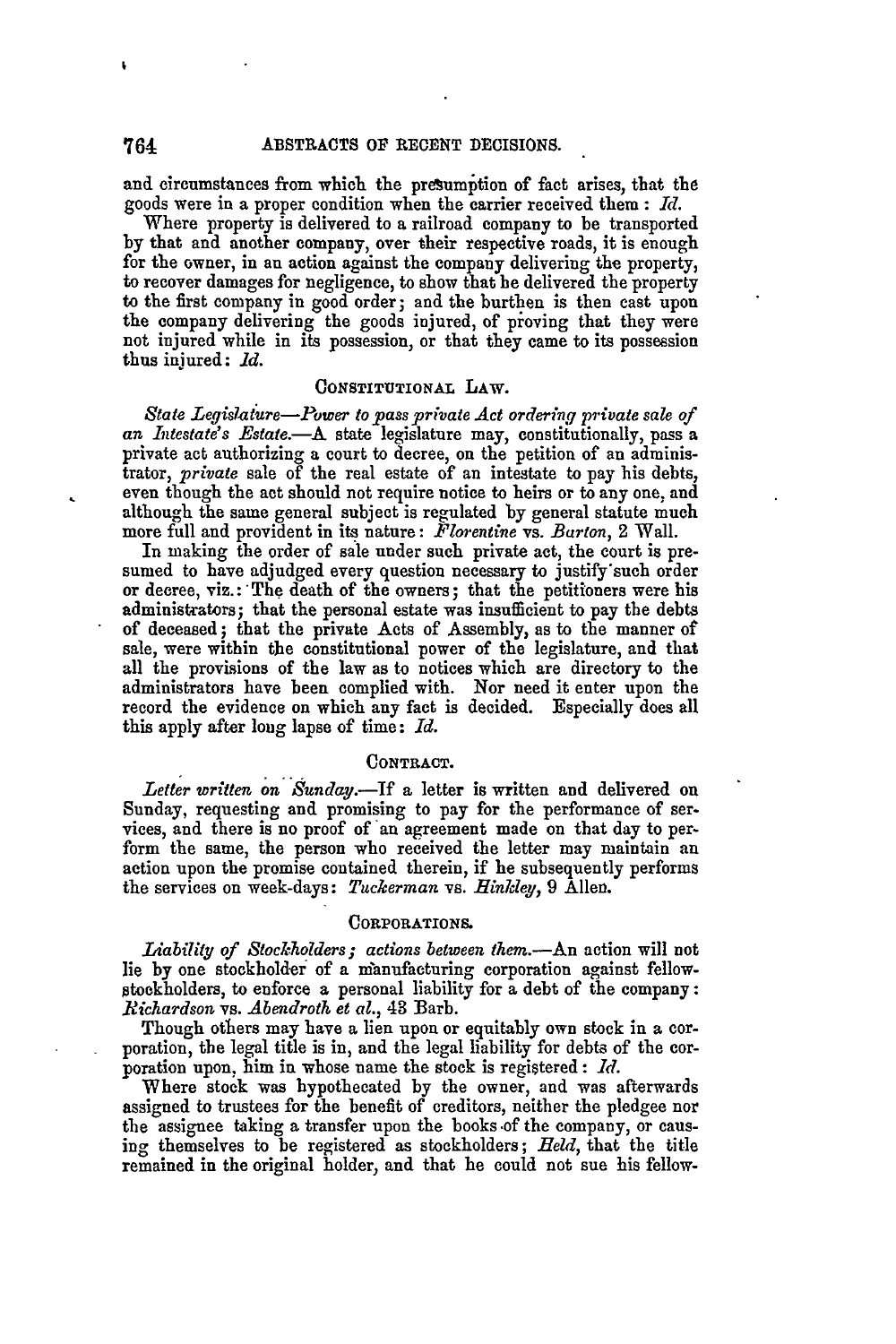stockholders, to enforce a personal liability for a debt claimed to be due him from the corporation: *Id.*

# LANDLORD **AND TENANT.**

*Rent-Written Lease.-Rient* due upon a written lease cannot be recovered under a count for use and occupation; and the defendant may prove such written lease under an answer which simply denies all the allegations of the declaration: *Warren* vs. *Ferdinand,* **9** Allen.

## LIMITATIONS.

Lex fori.—It is a settled principle of international law that all suits must be brought within the period prescribed **by** the local laws of the country where they are commenced: *Power* vs. *flathawc y,* 43 Barb.

Where the plaintiff and defendant at the time of contracting the debt were and had ever since been residents of the state of Michigan; *Erid,* that the courts of New York could not give effect to the statutes of limitations of the state of Michigan; and that the defendant, being **a** non-resident of New York, could not set up our statute as a bar: *Id.*

## **MORTGAGE.**

*Release of Portion of Land bound.-A* mortgagee of land may release **a** portion thereof from the operation of his mortgage without impairing his security upon the remainder, provided be has no actual or constructive notice of the existence of a right of any other part thereof to exemption from contribution; and the record of a subsequent conveyance of such other part is not constructive notice to him thereof: *George* vs. *Wood,* **9** Allen.

In a bill in equity to redeem a mortgage, a right to contribution from a subsequent grantee, of a portion of the mortgaged premises, cannot be settled, unless such grantee is made a party to the bill: *Id.*

*Mortgagee disseised-Assignment.--A* mortgagee of land who is disseised, cannot make a valid assignment of his mortgage: *Dadmun* vs. *Lawson,* 9 Allen.

*To secure Future Liability.-The* validity of a mortgage of land in this Commonwealth is to be decided by the laws of this Commonwealth, although both parties to it reside in another state: *Goddard* vs. *Bawer,* 9 Allen.

**By** the laws of this Commonwealth a mortgage of land is valid, which is made to secure the mortgagee from loss **by** reason of a liability that he may subsequently **incur:** *.d.*

**A** mortgage, the condition of which is, that the grantor shall indemnify the grantee against all loss, cost, damage and expense, to which he may be subject, **by** reason of indorsing at the grantor's request, "a note of two thousand dollars, made payable to the order of" the grantor, "and **by** him signed and indorsed," is not void for uncertainty; and, in an action to foreclose such mortgage, the plaintiff may prove, as the note therein referred to, a note for two thousand dollars, signed **by** the mortgagor, payable to his own order, and indorsed **by** himself and the plaintiff: *Id.*

*Payment* **by** *Labor of Mortgagor-Parties to Bill to redeem-.PrceeZ*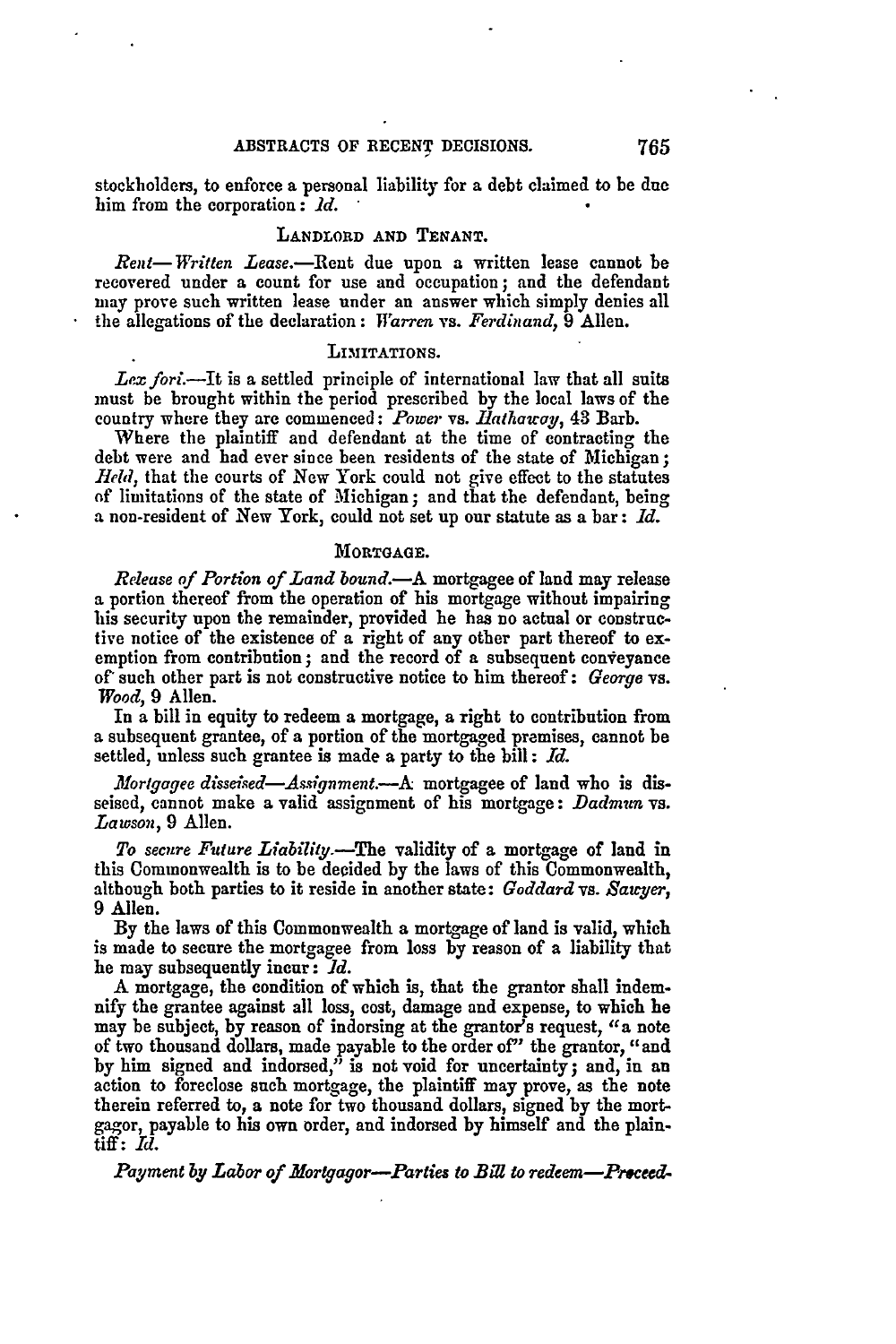*iugs under Bill to redeem.-If* a mortgagor of land performs labor for the mortgagee, under an agreement that his wages shall be applied upon the mortgage-debt, and earns more than enough to satisfy the same, the debt nevertheless remains undischarged until the actual application of the wages thereupon; and if such application has not been made, and the condition of the mortgage has been broken, the mortgagor may maintain a bill to redeem: *Doody* vs. *Pierce,* 9 Allen.

A mortgagee of land, who has assigned his interest in the mortgage since the breach of the condition, may be included as a defendant in a bill to redeem, especially if it appears that he is interested in the taking of the account: *Id.*

Although a suit in equity to redeem land from a mortgage has been set down for a hearing on the bill and answer, and a hearing had on the question of jurisdiction, the court may allow the filing of a replication, and send the case to a master to take evidence and state the account between the parties: *Id.*

A suit in equity to redeem land from a mortgage may be sent to a master to take an account of payments made upon the mortgage-debt, although the mortgagee has never been in possession of the premises, and has received no rents and profits: *Id.*

A plaintiff in equity is a competent witness in his own behalf, although one of the defendants is dead; and he may also introduce in evidence his books of .account, provided they have been properly kept, to prove charges against the defendants for labor performed by him: *Id.* 

#### **NEGLIGENCE.**

*Trustees operating a Railroad, liable.-If* a mortgage of a railroad has been executed to trustees for the benefit of bondholders, and the trustees, after entering into possession, lease the railroad to others, but, under a verbal agreement, continue to operate the road for the lessees and receive the earnings, pay the expenses, select, contract with, and discharge the persons employed on the road, and exercise all the powers usually exercised by railroad corporations over their own roads, the trustees are personally responsible for an injury sustained **by** reason of the negligence of one of the persons so employed: *Ballou* vs. *Farnum,* 9 Allen.

*Re.ponsibziltll of Owner of Buiding to the City Co poration for Defective Awning.-The* owner of a building who has leased the lower story for shops, and portions of the upper story for various purposes, including one or two rooms to the town in which the building is situated, and has himself remained in possession of the residue thereof, is, in the absence of an express agreemeut with tenants to the contrary, responsible for the safety of an awning erected along the whole front of the building for the benefit of the shops **:** *Inhabitants of Milford* vs. *Holbrook,* 9 Allen.

If in such case the owner has had due notice, he may be held liable to the town for damages which they have been compelled to pay to one who has suffered an injury **by** reason of the falling of the awning, through a defect; and the occupants of the shops need not be joined as defendants **:** *Id.* **•** A notice **by** the town to such owner, of an action brought against

them to recover damages for an injury sustained "on the sidewalk in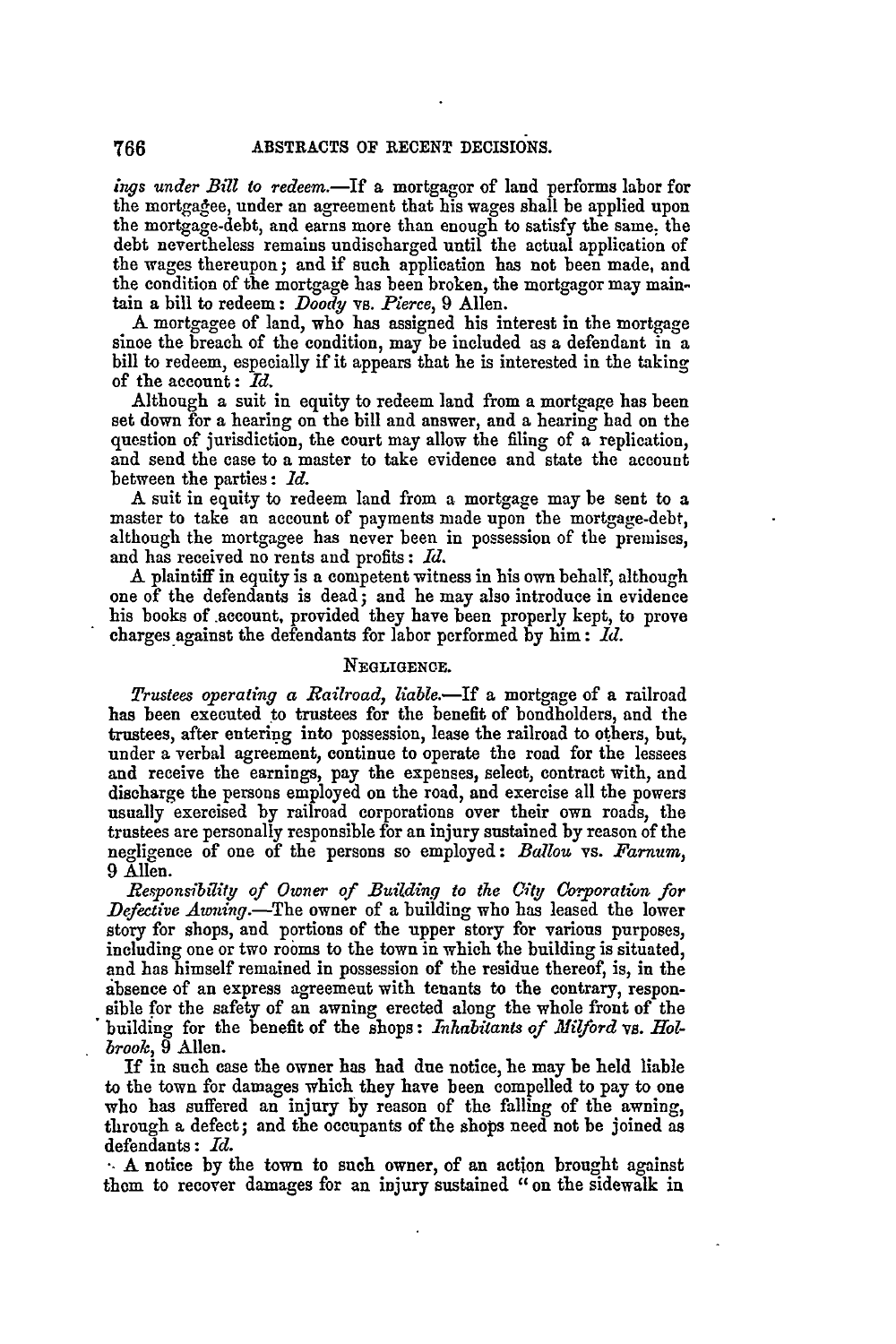front of or near Union Block, so called, in Milford," (that being the name of his building), requesting him to defend the same, and stating that, if the town was liable, he was responsible to them, because the injury, if it occurred, must have occurred through his negligence, sufficiently connects the defendant and his property with the alleged in**jury:** *Id.*

In such action **by** the town against such owner, after such notice, the verdict and judgment against the town are conclusive evidence of the existence of a defect in the highway, the injury to the individual while he was in the exercise of due care, and the amount of the injury: *Id.*

## **NEGOTIABLE INSTRUMENTS.**

*.Holders presumed to be bond fide for value.-Where* a mortgage is made in express terms subject to certain bonds secured by prior mortgage, these bonds being negotiable in form, and having in fact passed into circulation before such former mortgage was given, the junior mortgagees, and all parties claiming under them, are estopped from denying the amount or the validity of such bonds so secured, if in the hands of *bond fide* holders. Parties holding negotiable instruments are presumed to hold them for full value, and whether such instruments are bought at par or below it, they are, generally speaking, to be paid in full, when in the hands of *bond fide* holders for value. If meant to **be** impeached, they must be impeached **by** specific allegations distinctly proved: *Bronson et aL* vs. *La Crosse and Milwaukee Railroad Co.,* **2** Wall.

A court of equity, where a mortgage authorizes the payment of the expenses of the mortgagee, may pay, out of funds in his hands, the taxed costs, and also such counsel fees in behalf of the complainants as, in the discretion of the court, it may seem right to allow; *Id.*

#### **PRACTICE.**

Bills of Exception-Courts-Jurisdiction.-The court reprehends severely the practice of counsel in excepting to instructions *as a whole,* instead of excepting as they ought, if they except at all, to each instruction *specifically.* Referring to *Rogers* vs. *The Marshal,* 1 **Wall.** 644, **&e.,** it calls attention anew **to** the penalty which may attend this unprofessional and slatternly mode of bringing instructions below before this court; the penalty, to wit, that the exception to the whole series of propositions may be overruled, no matter how wrong some may be, if any *one* of them all be correct; and when, if counsel had excepted specifically, a different result might have followed: *Earvey* vs. *Tyler,* 2 Wall.

Where a statute gives to county courts authority and jurisdiction to hear and determine *all cases at common law or in chancery within their respective counties, and "all such other matters as by particular statute"* might be made cognisable therein, such county courts are courts of general jurisdiction; and when jurisdiction of a matter, such as power to declare a redemption of land from forfeiture for taxes (in regard to which the court could act only "by particular statute"), is so given to it,-parties, a subject-matter for consideration, a judgment to be given, **&a.,** being all in view and provided for **by** the particular statute,-the general rule about the indulgence of presumptions not inconsistent with the record in favor of the jurisdiction, prevails in regard to proceedings